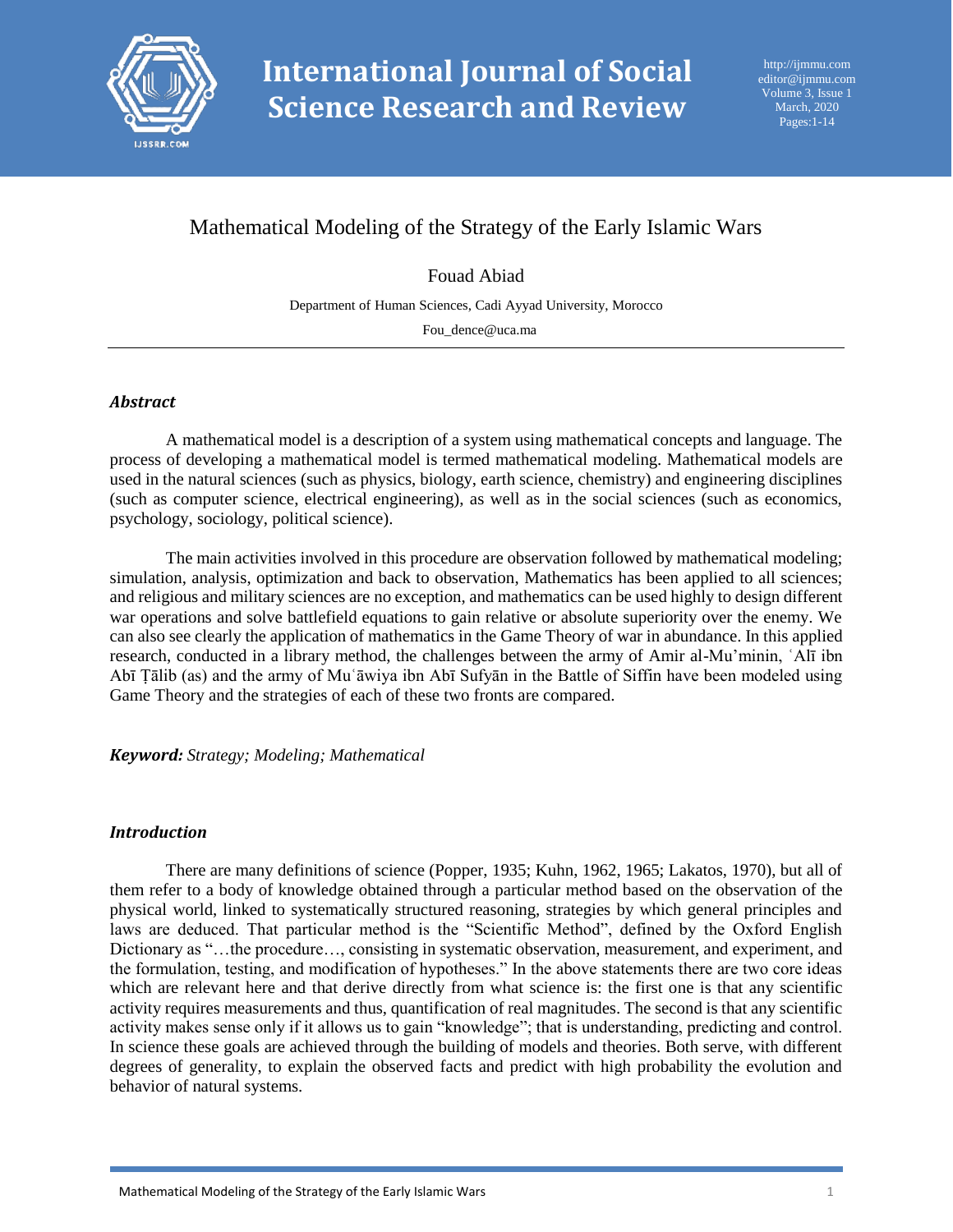

The mathematical models not only help us to understand the system, but also are instrumental to yield insight into the complex processes involved in biological systems by extracting the essential meaning of the hypotheses (Wimsatt, 1987; Bedau, 1999; Schank, 2008) and allows to study the effects of changes in its components and/or environmental conditions on the system's behavior; that is, they allow the control and optimization of the system.

 Mathematical modeling was made possible as early as the 17th century, but it is with today's techniques that it has become available to natural (and even social) scientists. There is already an ample evidence of the value and usefulness of the modeling approach in solving relevant problems in biosciences. However, in order to place modeling at the core of biological research it is necessary for the new generations of bio-scientists to be prepared to be able to build models. Currently, there are two conditions that must be met for this trend to accelerate. First, it is a matter of fact that the ecumenical nature of the training required by the modeling task in biosciences has impaired this desired evolution. The paradigm shift that involves the incorporation of the integrative approach requires shaping and expanding the training base of the new bioscience graduates with elements that include a broad and solid background in mathematics, thermodynamics, and scientific computing, among other new disciplines, in addition to the classic as chemistry, genetics and bioinformatics. Mathematical modeling of bioprocesses also has severe limitations for development and generalization because of the lack of training in math observed in many bioscience postgraduates. It is our view that the best way to overcome this flaw is through the inclusion of two elements that are, at least not well developed in the curricula of the biosciences graduates, if not absent. One is the appropriate, and properly adapted mathematical contents, which could deal with the normally underdeveloped mathematical thinking of the students. There is some discussion as to what contents and to what extent the biosciences students should be exposed to. But what seems unavoidable is the fact that the biological scientist of the XXI century should be fluent not only in mathematics (in statistics and also in other mathematical concepts such as ordinary differential equations) but also in modeling techniques. Fortunately, there is an increasing awareness in this regard and some material is already available to fill this gap.

 While this study will attempt to extract prominent indices from the text of the history of the early wars of Islam with the focus on the battle of Siffin, and to be compared with the concepts and algorithms of the War Game, it is hoped that this effort will provide a framework for similar further studies; but it is clear to note that Game Theory is the result of human experiences and computations, and naturally has conceptual and computational errors, and sometimes it may not be completely mixable with hidden criteria in the religious teachings that are based on fixed and unchangeable divine traditions. In describing the profits and losses, what exists in the literature of this field is different from what is derived from the religious doctrine of the concept of profit and loss (especially with regard to the concept of eternal reward).

Mathematical modeling is a principled activity that has both principles behind it and methods that can be successfully applied. The principles are over-arching or meta-principles phrased as questions about the intentions and purposes of mathematical modeling. These meta-principles are almost philosophical in nature. We will now outline the principle. Modeling is considered from a cognitive perspective (Borromeo Ferri, 2006). Greefrath and Vorhölter (2016) explain that this approach is seen as a kind of meta-perspective, because it is about analysing and understanding the cognitive procedures that take place in modeling problems. Not only are the different steps of problem-solving analysed, but also the students' cognitive processes. In this perspective, different descriptive models of modeling processes are developed, such as individual modeling paths that can be contrasted with the idealized modeling cycle.

What will be explored in this research lies in the range of the sīrat Alawite and the teachings of Nahj al-Balāghah. We do not intend to view the material presented as a whole religion, but in terms of the conditions and circumstances of Amir al-Mu'minin's life, this text will be one of the most comprehensive and helpful guidelines.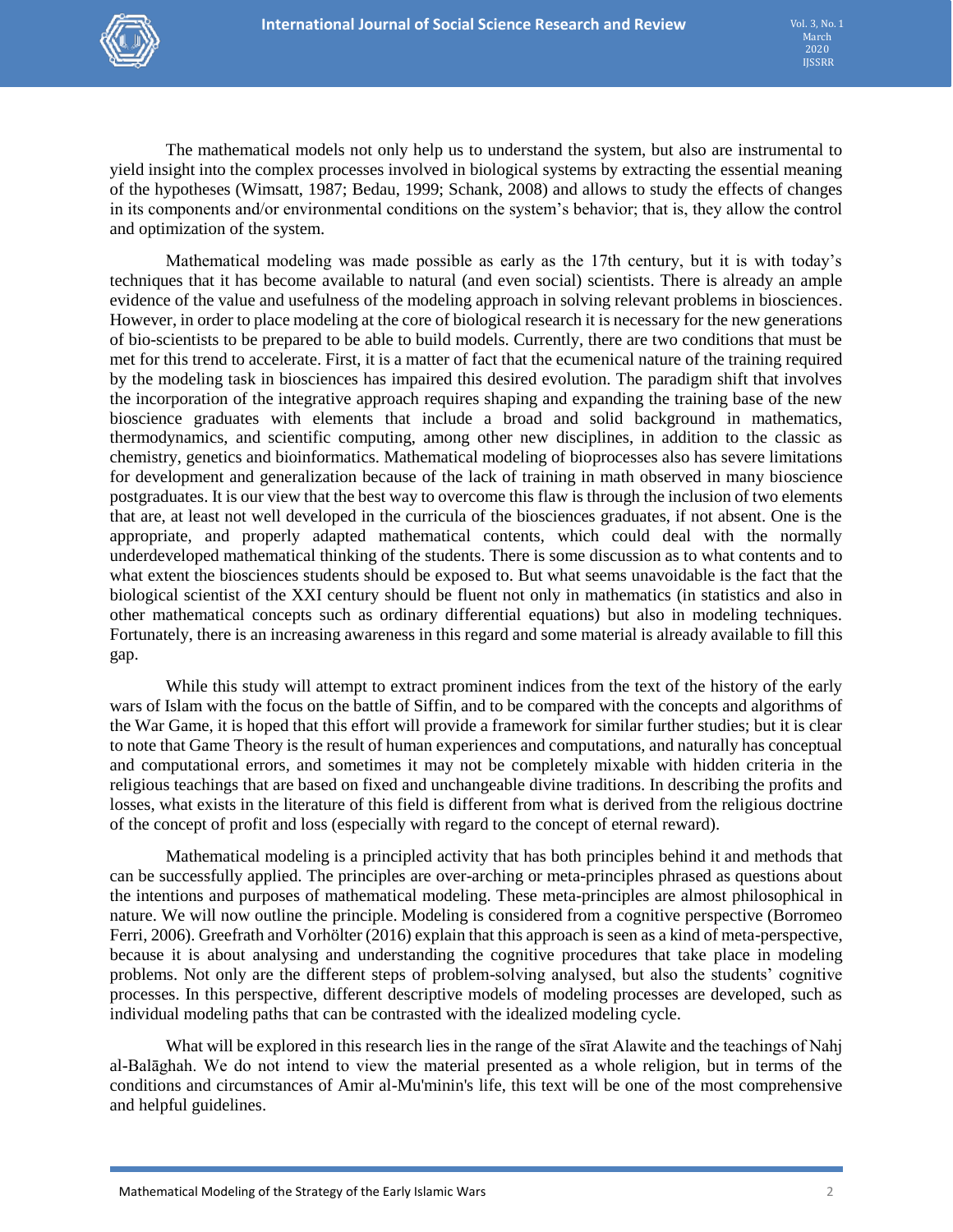

 The research of narratives on topics covered by predefined narrow keywords can, to a certain extent, clarify the dimensions of the problem. But in areas similar to what will be dealt with in this research, it is not possible to find a point simply by looking for keywords, but rather we should look at it in a scientificanalytical way.

Many types of modeling implicitly involve claims about causality. This is usually (but not always) true of models involving differential equations. As the purpose of modeling is to increase our understanding of the world, the validity of a model rests not only on its fit to empirical observations, but also on its ability to extrapolate to situations or data beyond those originally described in the model. One can think of this as the differentiation between qualitative and quantitative predictions. One can also argue that a model is worthless unless it provides some insight which goes beyond what is already known from direct investigation of the phenomenon being studied.

 Strategic science approaches with the book of war and jihad by Amir al-Mu'minin (AS) can open new horizons on this subject. What have been the origins of the wars, what strategies did Amir (AS) use, and what fundamental assumptions have shaped the prophet's strategy and security doctrine, are these teachings analyzable in the form of Games Theory as a human and conventional artifact? Can it support the strategic decision-making and decision-helping in the war?

 The main purpose of the present study is to provide a model that paves the way for future research in the field of Game Theory and its applications in political and international relations based on Islamic teachings.

#### *Theoretical Review*

#### **A. The recognition of the strategy concept**

 Strategy is a governmental issue that has exited from the fence of military force and power and includes politics, culture, economics and society. In other words, strategy in general means the technique of harmonizing the cultural, political, economic, religious, psychological, military capabilities of a nation or country and its application to realize the national goals; therefore, in any time and place conditions it can be mentioned and applied(Shetreet, 1999).

Once the mathematical modeling studies have been broadly characterized, and their purpose has been determined, it is important to gain a better understanding about some of the terms used to describe the technical aspects of the model used in a study. For example, has heterogeneity among different individuals been incorporated, or what simulation methods were used to obtain the model results? The following list includes some of the most frequently used terms in mathematical modeling studies in various fields of epidemiology.

In addition to providing a useful common terminology for public health specialists and mathematical modelers, the description of different model types and other terms defined in the glossary facilitate interpretation of the results of mathematical modeling studies and inform their incorporation into the guideline development process. As a first step, one needs to identify whether a particular research question, eg, the evaluation of public health programs, long-term effectiveness or comparative effectiveness, can be investigated using a model. Next, it will be necessary to assess whether existing mathematical modeling studies are appropriate to inform or support a research question or recommendation. We identified four comprehensive frameworks of good modeling practice. These frameworks cover items such as relevance, conceptualization of the problem, or model structure. Questions such as whether the model population is relevant, the variables represent the desired health outcomes, the necessary heterogeneity is taken into consideration, the time horizon is appropriate, or the assumptions justified can help in the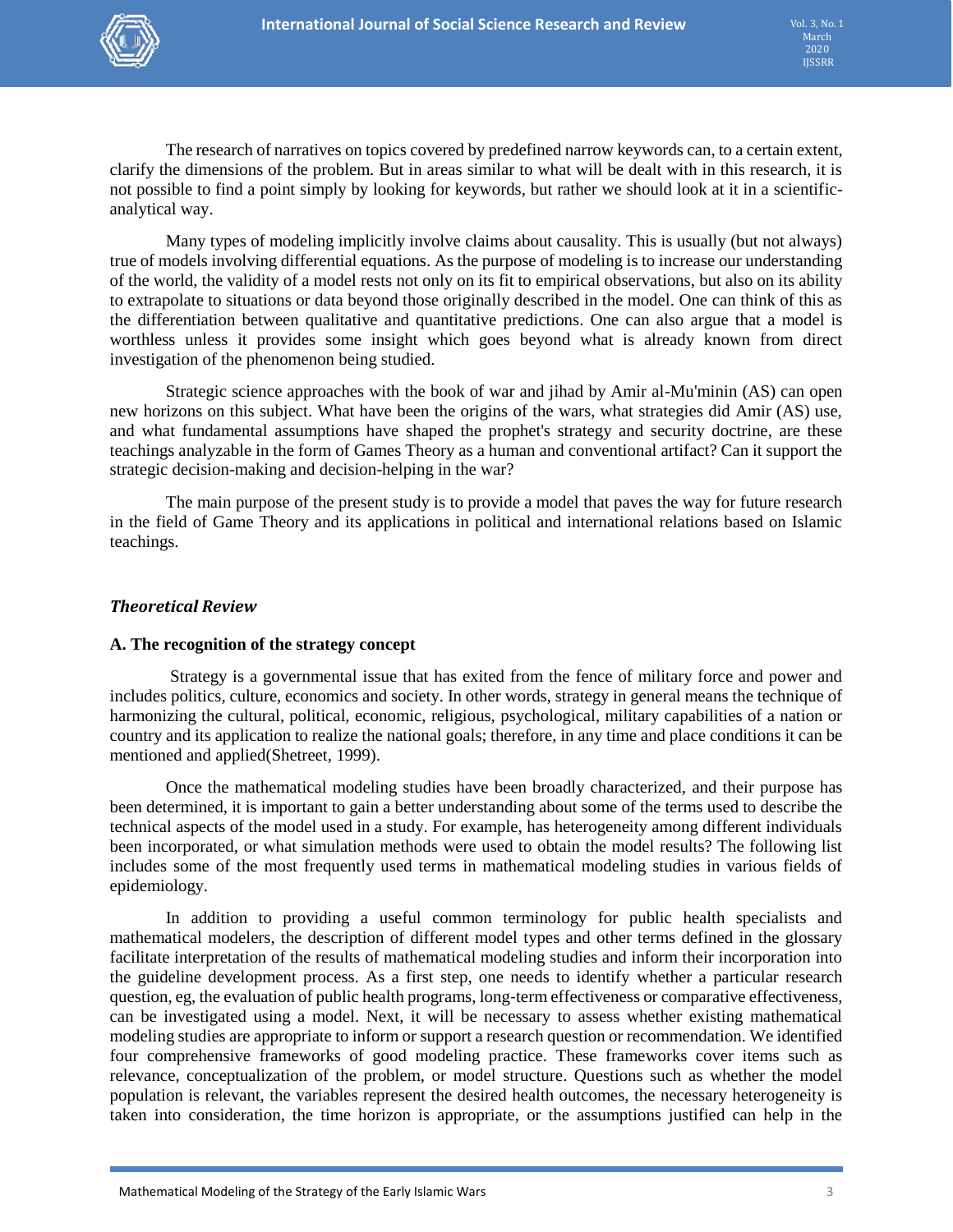

assessment of mathematical modeling studies. Other items concern validity or consistency, ie, the performance of the model according to its specifications. The model should also consider uncertainty with regard to the structure, parameters, and methods. Finally, credibility, which takes a number of these items into account, can then be used as the central concept for guideline developers to address the appropriateness of a mathematical modeling study for providing evidence for a specific question, as illustrated in the following example.

 The military strategy, according to Colonel Arthur Lykke, is to set military goals, set up military theories to achieve goals, and use military resources to execute theories. When each of these basic and fundamental elements conflict with other elements, national security will be at risk.

There is no consensus among the scholars of international relations and sociologists in the division of all kinds of military strategies. Some divide these strategies in relation to the historical evolution of the strategy into traditional and modern strategies. Some, according to the battlefield, divide it into terrestrial, aerospace, and marine strategies. The third group also identifies strategies with five characteristics, namely: direct threat, indirect threat, advance or indirect actions through surprise, traditional destruction and partisan strategy.

#### **B. Game Theory in the occurrence of war**

 Game Theory has been created from the community of logic and mathematics and in some way relies on the abstract reasoning. The centrality of this theory has been established on the rationality of the actors involved in the game. That is, players compete in the game and try to get the highest points from the other party (meaning that people act due to the profit and cost basis). However, individuals can act irrationally and emotionally in conflict situations. But game theorists believe that people who participate in the game act by rational calculation and by guessing the actions of the other party and try to gain points from the other side (Users, 2010).

 In Game Theory, each player seeks a situation in which each of the competing parties performs evaluations and measures to prevent the success of the other party. The difference between a game and a real conflict situation is that the game is based on predetermined conditions, while in a conflict situation there is not necessarily a predetermined situation (Ibid, 1397: 8).

 Player: people who influence each other's decisions are called players, people who feel that there is an interdependence between their decisions and their actions and they are aware of that interdependence. Players who interact with a particular player are called the "opponent" of that player.

#### **C. The reasons for the occurrence of the Siffin battle**

 When Amir al-Mu'minin (AS) came to the caliphate, Muʿāwiya ibn Abī Sufyān was governor of Syria. The second caliph had appointed him as the governor of Syria in 18 AH (Ibn Athir, 1408, v. 2: 172), and during the caliphate of the third caliph, Muʿāwiya remained in the position of governor of the Syria (Ibn Asakir, 1421 AH, vol 62: 81). Imam Ali (AS) decided to send Abdullah ibn Abbas as the governor of Syria; so he wrote a letter to Muʿāwiya in which he asked him to come to Medina with the rich of Syria and make allegiance to Imam (as), but Muʿāwiya refused to make allegiance to Imam Ali (AS); rather he mentioned the avenge of ''Uthman's blood.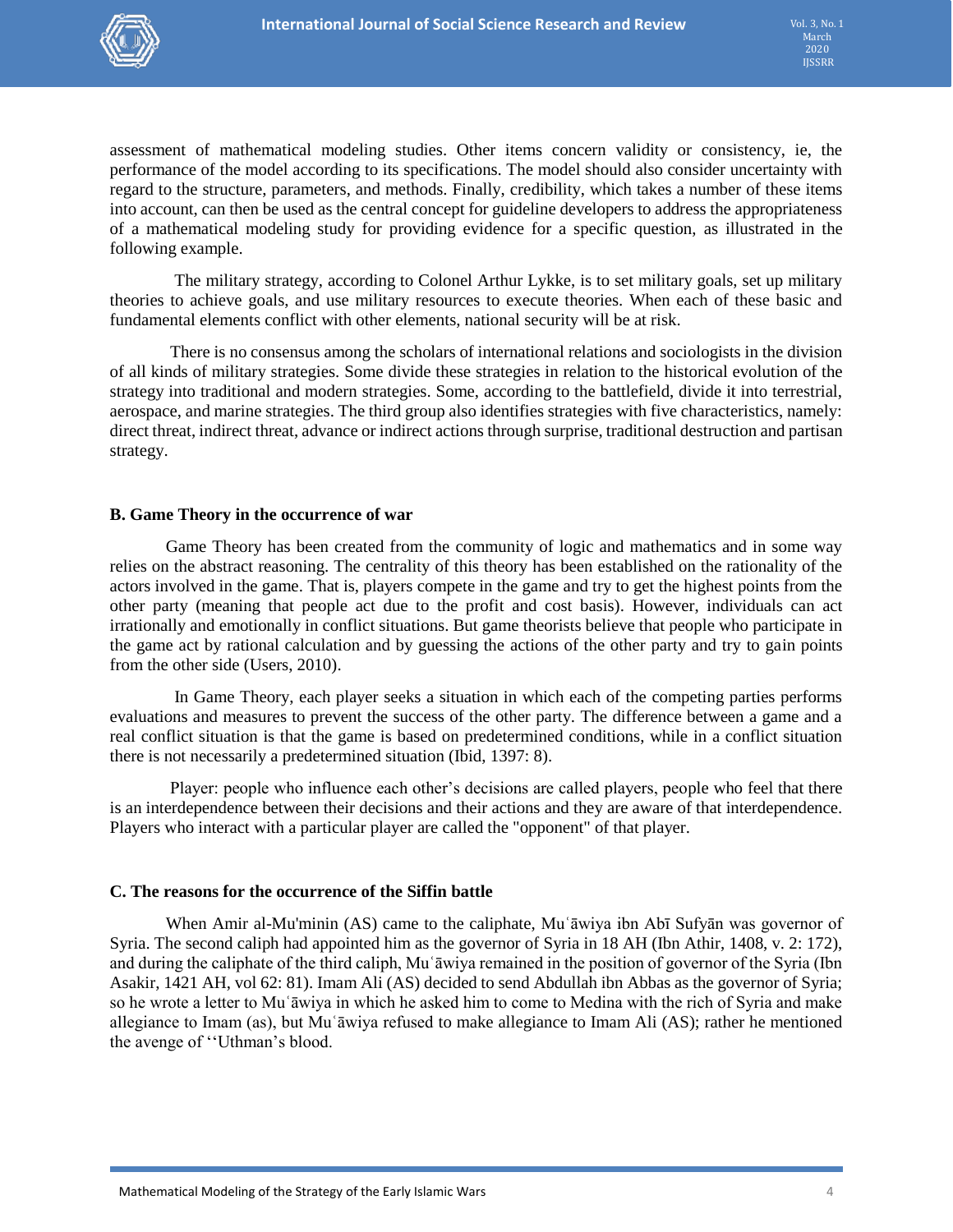

Amir al-Mu'minin Ali (AS) in a letter addressed Muʿāwiya and wrote:

"The people's allegiance to me is a public allegiance, whether those who were present in Medina at the time of allegiance or those who were in Syria, Basra and other cities. Everyone knows that I haven't kill 'Uthman to deserve retaliation, and 'Uthman's heirs deserve to revenge for his blood more than you, but you are one of those who opposed him and at the time he asked your help and you could help him, you didn't help him until he was killed." (Ibn Abi al-Hadīd, nd, Volume 3: 89).

 Muʿāwiya did not respond to Imam's letter (Balādhurī, 1996, v. 2: 211) and he gathered the people in the mosque and told them: "I am the governor of *ʿUmar ibn al-Khaṭṭāb* and also *ʿUthmān ibn ʿAffān* over the people of Syria. I am the legal guardian for the blood of the caliph who was killed oppressed. What do you think about the blood of ʿUthmān? All the people declared their support in revenge of the blood of the Third Caliph, and this was a practical response from Muʿāwiya to the Imam. After the end of the battle of the Jamel war, Imam Ali (AS) moved the center of the caliphate to Kufa and tried to persuade Muʿāwiya to obey Imam Ali (AS) (Ibn 'A'tham, nd, vol. 2: 211), but after he was convinced Muʿāwiya has no intention of allegiance and obedience, and the elders of Kufa are defending Imam in the war against Muʿāwiya, he invited the people to jihad in a public sermon.

In the prediction part of the scientific method we exercise our models to tell us what will happen in a yet-to-be-conducted experiment or in an anticipated set of events in the real world. These predictions are then followed by observations that serve either to validate the model or to suggest reasons that the model is inadequate. The last point clearly points to the looping, iterative structure apparent in Figure 1.1. It also suggests that modeling is central to all of the conceptual phases in the elementary model of the scientific method. We build models and use them to predict events that can confirm or deny the models. In addition, we can also improve our gathering of empirical data when we use a model to obtain guidance about where to look.

#### **D. Collecting the Corps**

 Amir al-Mu'minin (AS) called on the elders of the Companions, who were from *Anṣār* and *Muhājirān* (i.e. emigrants), and asked them to comment on going to Syria, and wrote a letter to Ibn Abbas, the Governor of Basra, to invite the people of Basra to accompany him, then many people of Basra came to Kufa with Ibn 'Abbas at the invitation of the Imam (AS). He also wrote a letter to Mikhnaf ibn Sulaym, the ruler of Isfahan, and called him to join the Imam's army (Ibn Muzāhim, 1403 AH: 115) and Imam also ordered the fighters to move to Nakhliya, a military camp in Kufa. Muʿāwiya, who had also decorated the pulpit of the Syria Mosque with the bloody clothing of the Third Caliph, while many were crying around him, prepared the Syria people to confront the Iraqi army.

#### **E. Siege of Euphrates**

 At first the Muʿāwiyaʿs army reached the Euphrates River and denied the Kufa army access to the Euphrates to weaken and destroy them. Imam (AS) sent Musayyib b. Rabi' al-Riyahi and Sa'sa'a b. Sawhan, saying: "go to Muʿāwiya and tell him, 'your soldiers have stood between us and the water and have blocked our access to water, if we were to get water earlier than you and build our camp there, we would not deny your access to the water, Stop blocking the water so that our army and yours use it equally, otherwise we have to fight over water (Ibn 'A'tham, 1411 AH, v. 3: 5-6).

For example, when modeling the flight of an aircraft, we could embed each mechanical part of the aircraft into our model and would thus acquire an almost white-box model of the system. However, the computational cost of adding such a huge amount of detail would effectively inhibit the usage of such a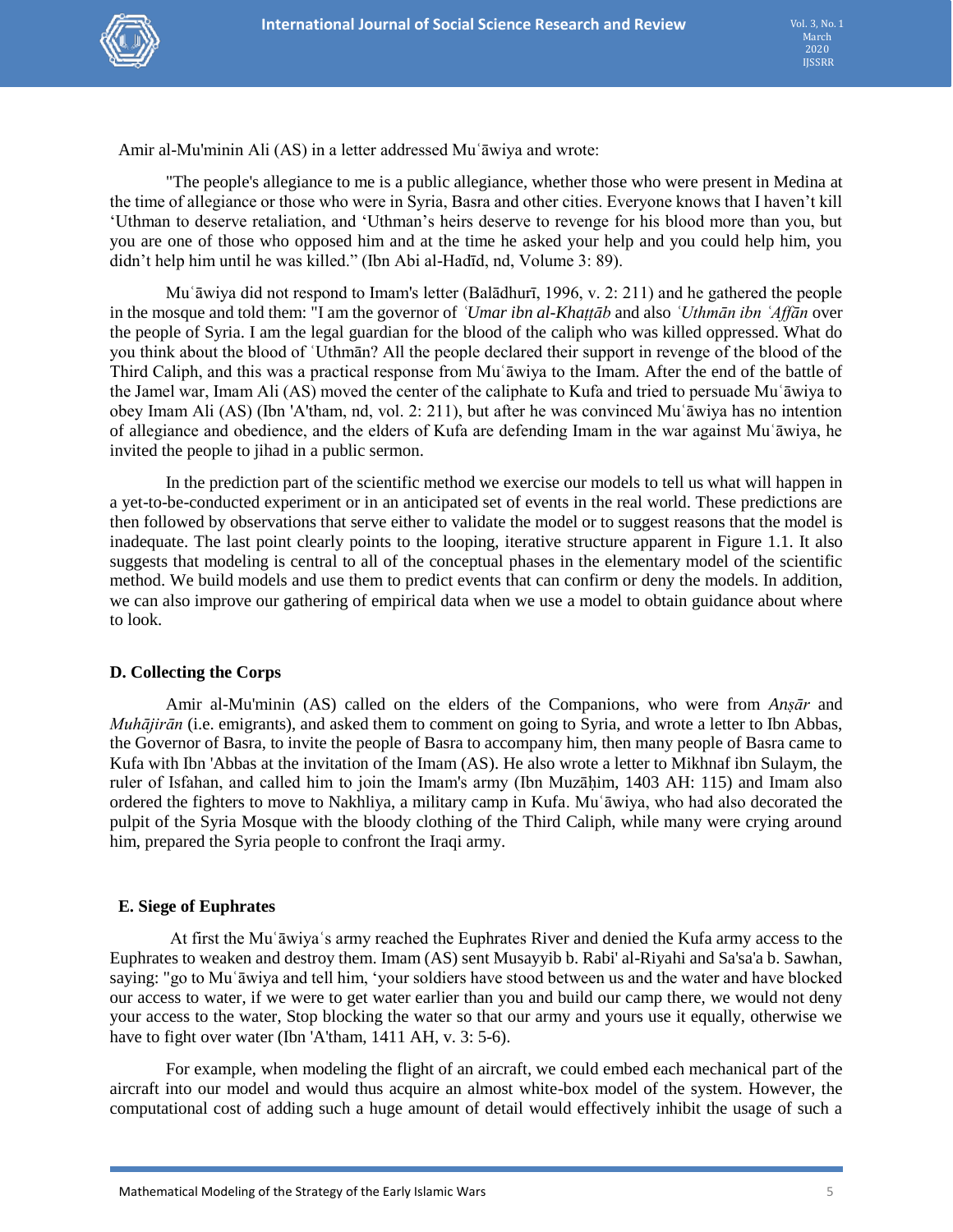

model. Additionally, the uncertainty would increase due to an overly complex system, because each separate part induces some amount of variance into the model. It is therefore usually appropriate to make some approximations to reduce the model to a sensible size. Engineers often can accept some approximations in order to get a more robust and simple model. For example, [Newton's](https://en.wikipedia.org/wiki/Isaac_Newton) [classical mechanics](https://en.wikipedia.org/wiki/Classical_mechanics) is an approximated model of the real world. Still, Newton's model is quite sufficient for most ordinary-life situations, that is, as long as particle speeds are well below the [speed of light,](https://en.wikipedia.org/wiki/Speed_of_light) and we study macro-particles only.

 Assessing the scope of a model, that is, determining what situations the model is applicable to, can be less straightforward. If the model was constructed based on a set of data, one must determine for which systems or situations the known data is a "typical" set of data.

The question of whether the model describes well the properties of the system between data points is called [interpolation,](https://en.wikipedia.org/wiki/Interpolation) and the same question for events or data points outside the observed data is called [extrapolation.](https://en.wikipedia.org/wiki/Extrapolation)

As an example of the typical limitations of the scope of a model, in evaluating Newtonian [classical](https://en.wikipedia.org/wiki/Classical_mechanics)  [mechanics,](https://en.wikipedia.org/wiki/Classical_mechanics) we can note that Newton made his measurements without advanced equipment, so he could not measure properties of particles travelling at speeds close to the speed of light. Likewise, he did not measure the movements of molecules and other small particles, but macro particles only. It is then not surprising that his model does not extrapolate well into these domains, even though his model is quite sufficient for ordinary life physics.

#### **F. Laylat al-Harir**

 $\overline{\phantom{a}}$ 

Laylat al-Harir was a difficult and decisive night. The two armies fought in that night, many soldiers of both sides were killed. According to Minqari<sup>1</sup>, in that night, there was no sound heard except the sound of hitting the swords (Ibn Muzāḥim, 1403 AH: 475). Ibn Miskawayh described that night: "They fought in that night, so hard that spears broke and no arrow was left in quivers and then they began fighting with swords." (Ibn Miskawayh, 1379 H.S. v. 1: 535). The soldiers of Imam Ali (a) were close to victory, until Ash'ath<sup>2</sup> rose among the warriors of Kindis tribe, gave a sermon and with a peace-making tone, asked for stopping more bloodshed. According to hadiths, as soon as Muʿāwiya was informed about the sermon of Ash'ath, ordered to put the Qur'ans on the spears and shouted the motto of "no verdict except the verdict of Allah". (Ibn Muzāḥim, 1403: 480-481 and Dinvari, 1960: 188-189).

<sup>1</sup> Naṣr b. Muzāḥim b. Sayyār ʿAṭṭār Minqari is from Iraq and one of the Shiite historians in the second century. Sheikh Tūsī believes that he is one of the companions of Imam Bāqīr (AS).

<sup>2</sup> Ashʿath ibn Qays kindi was the head of the Kindah tribe and the governor of Amir al-Mu'minin (AS) in Azerbaijan. Ashʿath was in the army of Imam in the battle of Siffin but he had relationship with Muʿāwiya during the war and on the night of Laylat al-Harir, when Imam was on the verge of victory, he began to urge soldiers stop the battle and prepared the ground for Muʿāwiya to put the Quran on the spears. Ashʿath had an important role in imposing the conversation to Imam and he also forced Imam to choose Abu Musa Ashʿari, who was an idiot person, for the conversation. He also played an influential role in inciting the Khawarij against Imam (Balādhurī, 1966, v. 2, 296 and Tabari, 1967, v. 4: 561.) Also his daughter was Jaʿadeh, the wife of Imam Hasan (AS), who poisoned martyred him. (Saduq, 1395, v. 2: 546.) His son was Muhammad ibn Ash'ath who handed Muslim ibn Aqil over to Ibn Ziyad and he was in the army of Kufa and stood in front of Imam Hussein (AS) (Abu Mikhnaf, 1417: 134)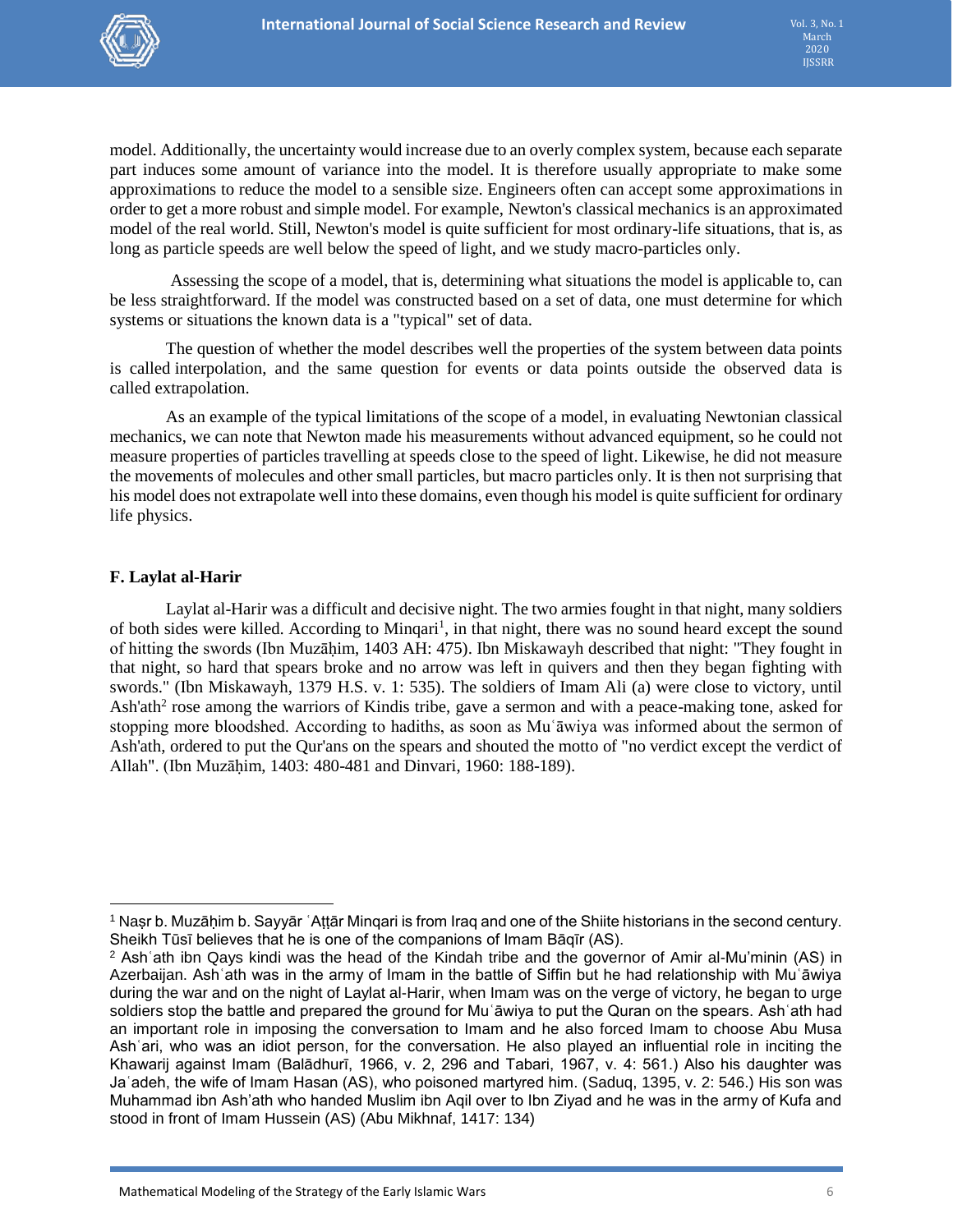

#### **G. Imam Ali's (AS) reaction to his troops**

After the motto of "no verdict except the verdict of Allah" was issued in the battlefield, the people demanded Imam (AS) to answer them, while Malik Ashtar, army's commander, had no idea but to continue the war (Ibn Muzāḥim, 1403: 478). Imam Ali (AS) arose and said, "I always wanted to carry on my job with you and be with you ... yesterday I was your commander and today I am your follower, yesterday I was banning you and today you are banning me. You are interested in the fleeting world, and I cannot make you do something that is unpleasant to you." (Ibid: 482-484).

Historians disagree on the death toll of the two corps in the battle of Siffin, some have said: Seventy thousand people have been killed, including forty-five thousand men from the Muʿāwiyaʿs army and twentyfive thousand from Imam Ali's army (Ibn Abi al-Hadid, nd. v: 1).

| The battle of Siffin                                                                                                                               |                      |
|----------------------------------------------------------------------------------------------------------------------------------------------------|----------------------|
| Year 37 AH                                                                                                                                         | Time                 |
| A region called Siffin                                                                                                                             | Place                |
| The end of the war by accepting arbitration                                                                                                        | Result               |
| The disloyalty and unacceptance of the<br>caliphate of Imam Ali (AS) by Mu'āwiya<br>and declaration of independence in the<br>governorate of Syria | Reason of the<br>war |
| Army of Imam Ali (AS) - Army of Mu'āwiya<br>ibn Abu Sufyān                                                                                         | Fighters             |

## *Research Methodology*

 This research is a library research, but from an objective point of view, the research is practical, as it tries to put the results of this research into practical use and, with the help of its results, solve the problems of the organization.

## **The Strategies of Muʿāwiya and Imam Ali (AS)**

We put the strategies of Mu<sup>s</sup> awiya in set S1 and the strategies of Imam Ali (AS) in set S2:

 $A_{\rm l} = S_{\rm l}$ ) blackmail Imam Ali (as) to take over the rule of Syria and Egypt,

*A*2 ) pretending oppressed and avenging the blood of ʿUthmān

 $A_3$ ) an attempt to deceive public opinion,

 $A_4$ ) bribing the commanders of Imam Ali's army,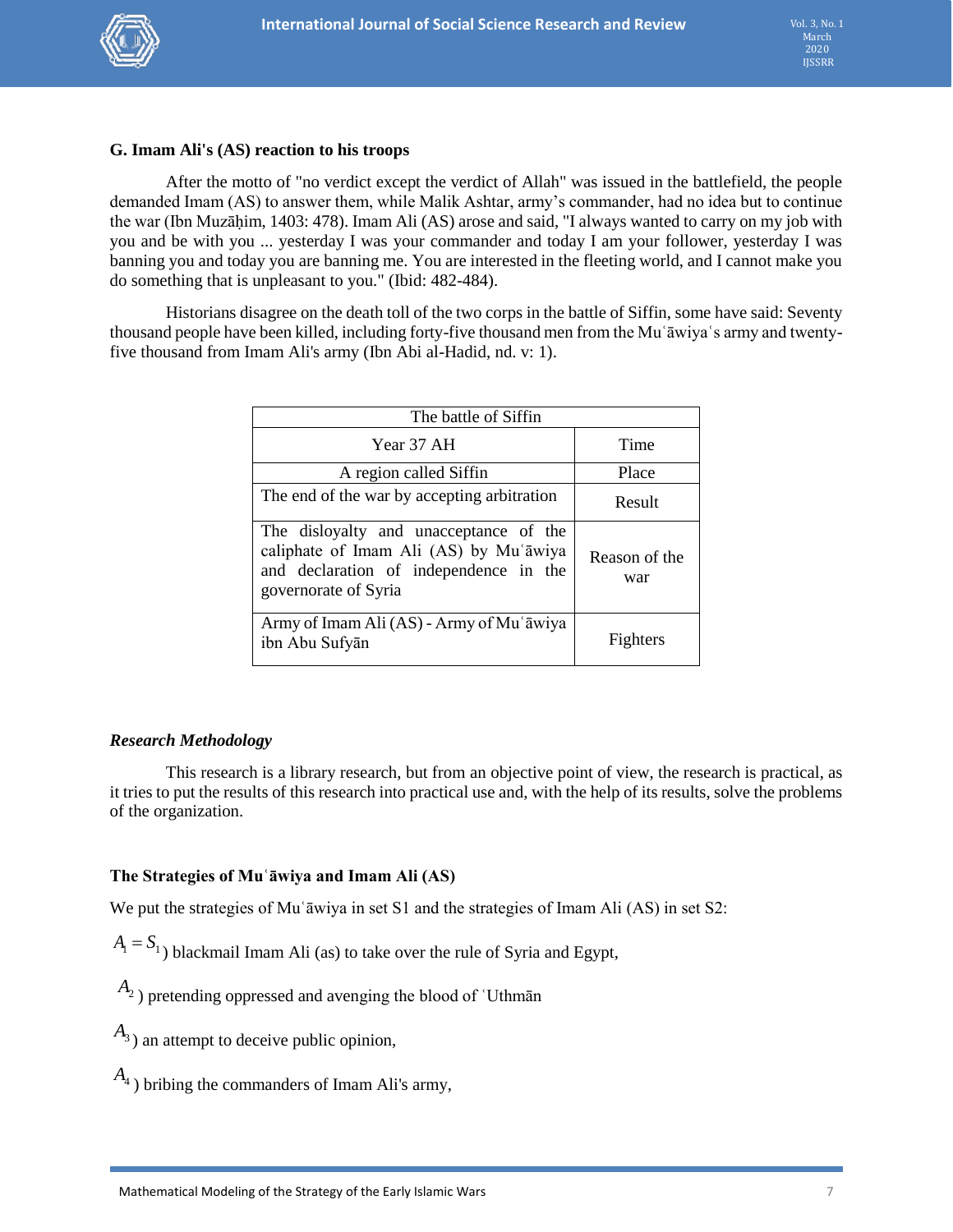

Vol. 3, No. 1 March 2020 IJSSRR

*A*5 ) direct war,

 $A_6$ ) an attempt to isolate Imam Ali (AS) in the minds of the people,

 $A_7$ ) the use of the sacred and the Qur'an on bayonet,

 $A_8$ ) applying the influence in imposing the blind negotiator on Imam Ali (as) for the judgment,

*A*9 ) making a discord among the troops of Imam Ali (as),

*A*<sup>10</sup> ) a psychological war.

 $I_1 = S_2$ ) Rejecting Muʿāwiyaʿs conditions for governing on Syria and Egypt,

 $I_2$ ) trying to seduce public opinion,

 $I_3$ ) trying not to enter into war,

4 *I* ) public jihad against Muʿāwiya,

5 *I* ) summoning Basra and Isfahan troops,

 $I_6$ ) warlike proper decoration of the corps,

 $I_7$ ) motivating many in the army with fiery speeches,

I<sub>8</sub>) using resourceful, bravery and warrior commanders,

 $I_9$ ) direct and brave presence on the battlefields to stimulate the sentiments of the soldiers,

 $I_{10}$ ) observing the ethics in all war scenes,

 $I_{11}$ ) acting rightly during the war.

## **Consequences**:

 The amount of win or loss and what the players earn at the end of a game is called "consequence." The consequence can be money, income, privilege, and so on. At this stage, the possible consequences of each option (strategy) must be estimated. The key question in each game is that which strategy should be used by each player to achieve the most possible consequence; the answer is the "balance point" of the game. But what is the "balance point "?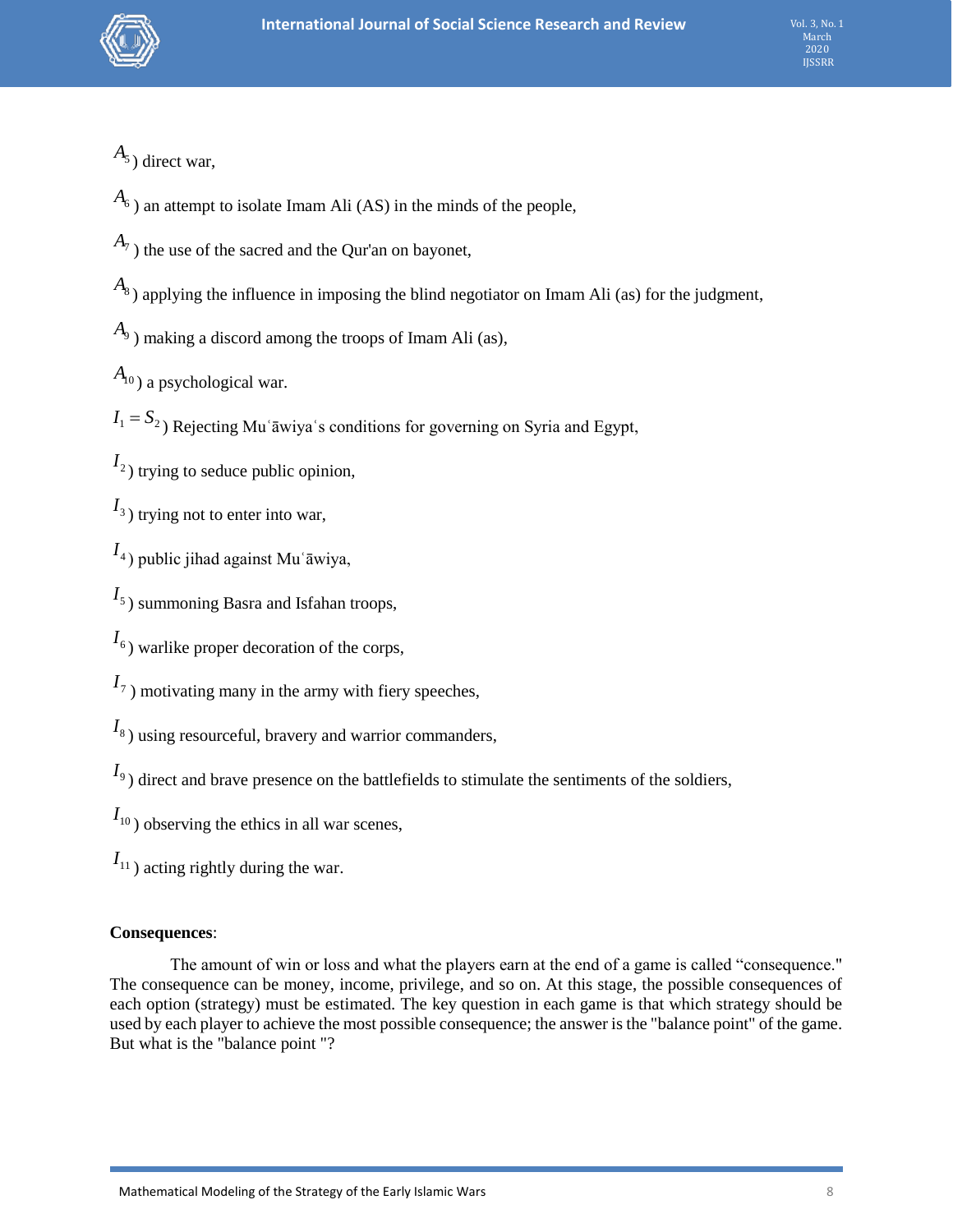

#### **The balance:**

 Whenever a player uses a strategy that is the best answer to the strategy chosen by other players, then the combination of the chosen strategies is called "game balance". The balance point of the game is a combination of players' strategy that happens in practice. In balance, players do not necessarily get the most consequences. This can be due to conflict of interests or lack of knowledge of players. In fact, one of the main goals of Game Theory is to find the same point of balance for each game.

#### **The utility function for game theory**

The i<sup>th</sup> player, who is involved in decision making, must fight against his rival for maximum revenue. We measure the income of i<sup>th</sup> player based on the utility function for that player. In this study, utility function model is calculated based on the cost-benefit analysis.

According to the rational decision-making theory, using the cost-benefit analysis model is nowadays common in macro-political decision-making. In this way, all the costs and benefits of a decision are evaluated and analyzed, and then they reach a decision(Guzzini, 2000).

 There are many definitions for cost-benefit analysis. For Bremen, this type of analysis is an indicator weighting method for decision making and acts as a scale. That is, all the positive elements of one project (benefits) have been put in one balance sheet, and all the negative elements and costs (costs) have been put in the other one, and the heavier will be the winner. Cost-benefit analysis is a decision-making logic that operates on the basis of calculating the possible outcomes of different decision options (Ibid: 20). Costbenefit analysis answers five basic questions:

- 1) How much direct benefits will be obtained from this expense?
- 2) What indirect benefits will come from this cost?
- 3) Whether the obtained benefits are greater than the spent costs?
- 4) What will happen if the costs are not done?
- 5) Is there a less expensive option if this is necessary?

This analytical approach helps to determine the best decision for maximizing benefits against minimum costs.

#### **Modeling the utility function**

In 2011, Berman presented the following formula for utility function in the following form:

For the utility function can quantitatively predict the everyday war, this function considers three aspects: Human Cost (H), Economic Cost (E) The gained or lost socio-political Influence Value (I) (Berman et al., 2011).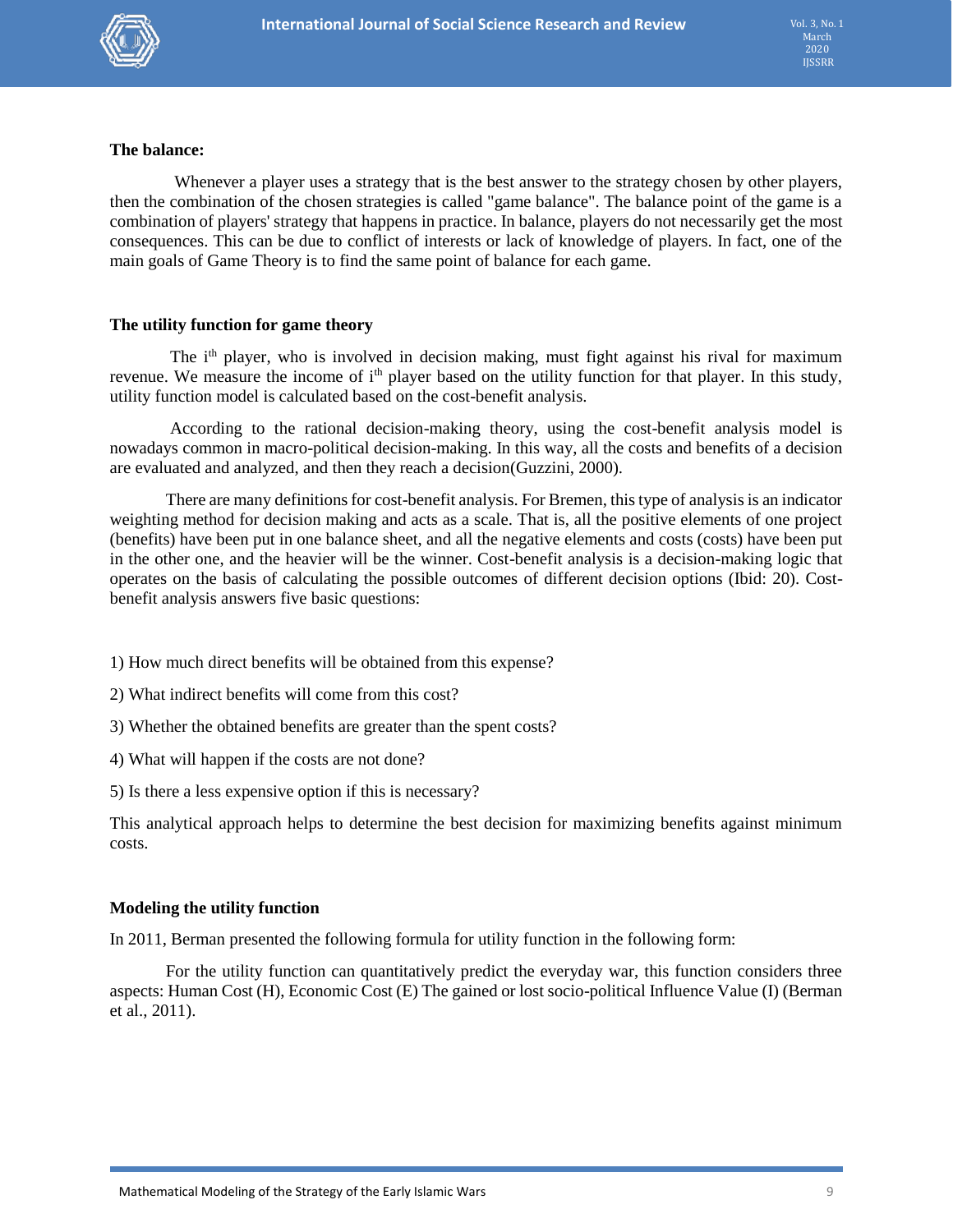

#### **Human resources:**

- Losing the loyalty of the corps' forces of the loser side
- Paying pensions to the families of those killed in the war
- Elimination of effective human resources in social and defense activities

#### **Economic aspect:**

- losing Taxes on areas dominated by the Kufa Corps including the territories of Hejaz, Yemen, Arab Iraq, Iran and Egypt, and Syria for the army of Syria.

- Problems arising from the imposed cost of war

#### **Socio-political influences:**

- Losing loyalty of the dominated territories, which was Syria for the Syria Corps, and Hijaz lands for the Kufa Corps, including Mecca and Medina, the Yemeni land, the Arab Iraqi land including Kufa and Basra, the Iranian land including Azerbaijan, Tabaristan, Khorasan, Ray, Sistan, Isfahan and Ahwaz as well as the land of Egypt.

- Reducing the geographical-political boundaries of the loser

Expenses incurred include:

#### **Human resources:**

- Obtaining the loyalty of the loser corps forces
- Receiving taxation from the new areas under control
- Gaining effective human resources in social and defense activities

#### **Economic aspect:**

- Receiving taxation from areas under control which was for Kufa Corps in the territories of Hejaz, Yemen, Arab Iraq, Iran and Egypt, and for the Syria Corps in the Syria.

- Obtaining war trophies.

#### **Socio-political influences:**

 - Obtaining the loyalty of the dominated territories which was Syria for Syria; and for Kufa it was Hejaz including Mecca and Medina, Yemen, Arab Iraq including Kufa and Basra, Iran including Azerbaijan, Tabaristan, Khorasan, Ray, Sistan, Isfahan, Ahwaz and the land of Egypt.

- Expanding the geo-political boundaries of the victorious side and thus becoming a global superpower.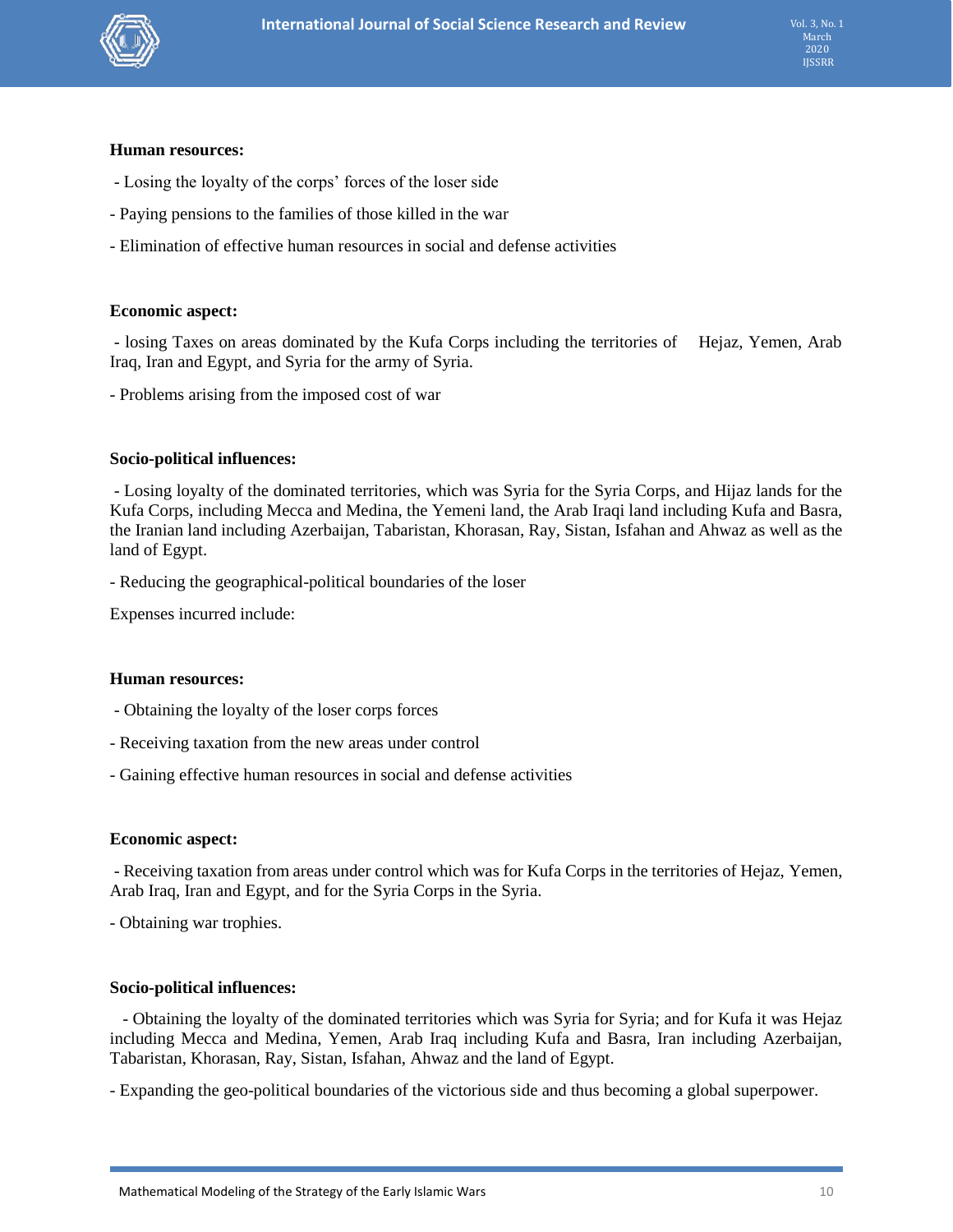

According to what Berman and his colleagues have done (2011), the benefits of war can be calculated by:

$$
(1)^{u_i} = \alpha_H (H_G - H_L) + \alpha_E (E_G - E_L) + (1 - \alpha_H - \alpha_E)(I_G - I_L)
$$

In relation (1),  $H_L$  and  $H_G$  respectively represent the gained and lost costs of human resources resulting from the war.

 $E_L$  and  $E_G$  represent the economic value gained and lost by the war,  $I_L$  and  $I_G$  are the value of sociopolitical influences gained and lost by the war.  $\alpha_E$  and  $\alpha_H$ , respectively, represent the weight of economic and human factors in the decision making of the i<sup>th</sup> player, with values ranging from zero to one:  $0 \leq \alpha_{H}, \alpha_{F} \leq 1$ 

Two things that should be considered in the model are that, first, the calculations toward time must be dynamic with respect to changes in the unit of time, and second, there must be a decision maker's opinion's consequent. Accordingly, and for dynamism toward time, we consider a coefficient for different times, indicating the importance of each time in the range 0 to t. The coefficient  $\delta$  is assumed between 0 and 1 for this aim and if the **exponentiation** t is considered for this coefficient, the coefficient value for the utility function will be different and time dependent. In addition, the coefficient  $\beta$  is considered as the risk coefficient to reach the utility (Sherman, 2015).

In 2015, Sherman, in his article, concluded that to make an important decision, the opinions of different people, each aiming to maximize revenue, are influential. Therefore, the i<sup>th</sup> player must choose a weight for each of the ideas and consider it in the calculations. With this description, the utility value is calculated from the following relation:

$$
U_i(t) = (\sum_{t=1}^T \delta^{t-1} \left[ \frac{\sum_{j=1}^N \gamma_j \alpha_{Hj}}{N} (H_{Gt} - H_{Lt}) + \frac{\sum_{j=1}^N \gamma_j \alpha_{Ej}}{N} (E_{Gt} - E_{Lt}) + \frac{\sum_{j=1}^N \gamma_j (1 - \alpha_{Hj} - \alpha_{Ej})}{N} (I_{Gt} - I_{Lt}) \right])
$$

Another point to keep in mind is that each of the six economic values mentioned can have M subset and have different dimensions. As a result, relation (2) is rewritten as follows: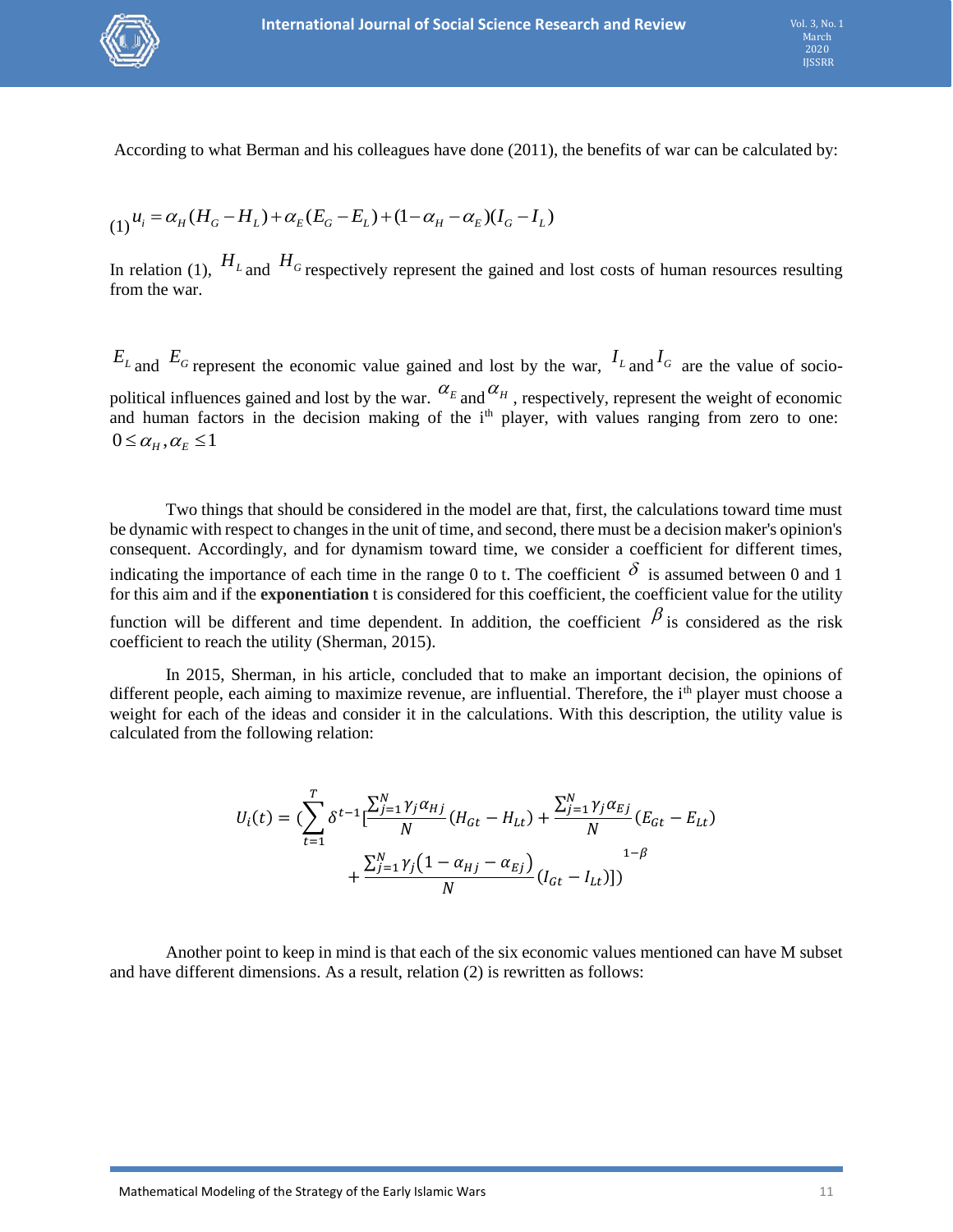

$$
U_i(t) = (\sum_{t=1}^T \delta^{t-1} \left[ \frac{\sum_{j=1}^N \gamma_j \alpha_{Hj}}{N} \sum_{k=1}^M (H_{Gkt} - H_{Lkt}) + \frac{\sum_{j=1}^N \gamma_j \alpha_{Ej}}{N} \sum_{k=1}^M (E_{Gkt} - E_{Lkt}) + \frac{\sum_{j=1}^N \gamma_j (1 - \alpha_{Hj} - \alpha_{Ej})}{N} \sum_{k=1}^M (I_{Gkt} - I_{Lkt}) ] )
$$

Although the  $i<sup>th</sup>$  player is more commonly known as one side of the conflict, he can be any player or group. Different actors differ significantly in how we evaluate the weights of  $\alpha_H$ ,  $\alpha_E$  and  $\alpha_H - \alpha_E - 1$ in terms of human life value, economic value and influence value, respectively.

#### **Utility table gained for hypothetical war:**

 In the table below, we check the utility function in the states of victory of either Kufa or Syria (V), their defeat (F), peace and acceptance of the terms and conditions of the parties' treaty (P), and finally staying in the former position and continuing political disputes (C).



respectively, are the coefficient of human value, coefficient of economic value, coefficient of different times' importance, and coefficient of war risk for the Syria Corps (Player 1). Indicators 2 are used for the Kufa Corps (Player 2). Given that in the event of a war between the two armies and defeat, the loser will not gain any human, economic, and socio-political value, so the value of  $H_{G_t}, E_{G_t}$  and  $I_{G_t}$  is set at zero. Situations 1 to 3 occur when one of the two corps prefers the strategy of starting a war to the strategy of not starting a war. Also, case 4 represents a situation in which the two armies consider the strategy of not starting a war rational. If the strategy of starting a war, for one of the states 1 to 3, has a favorable outcome for one of the parties, the player will adopt one of the strategies for starting or not starting the war, depending on the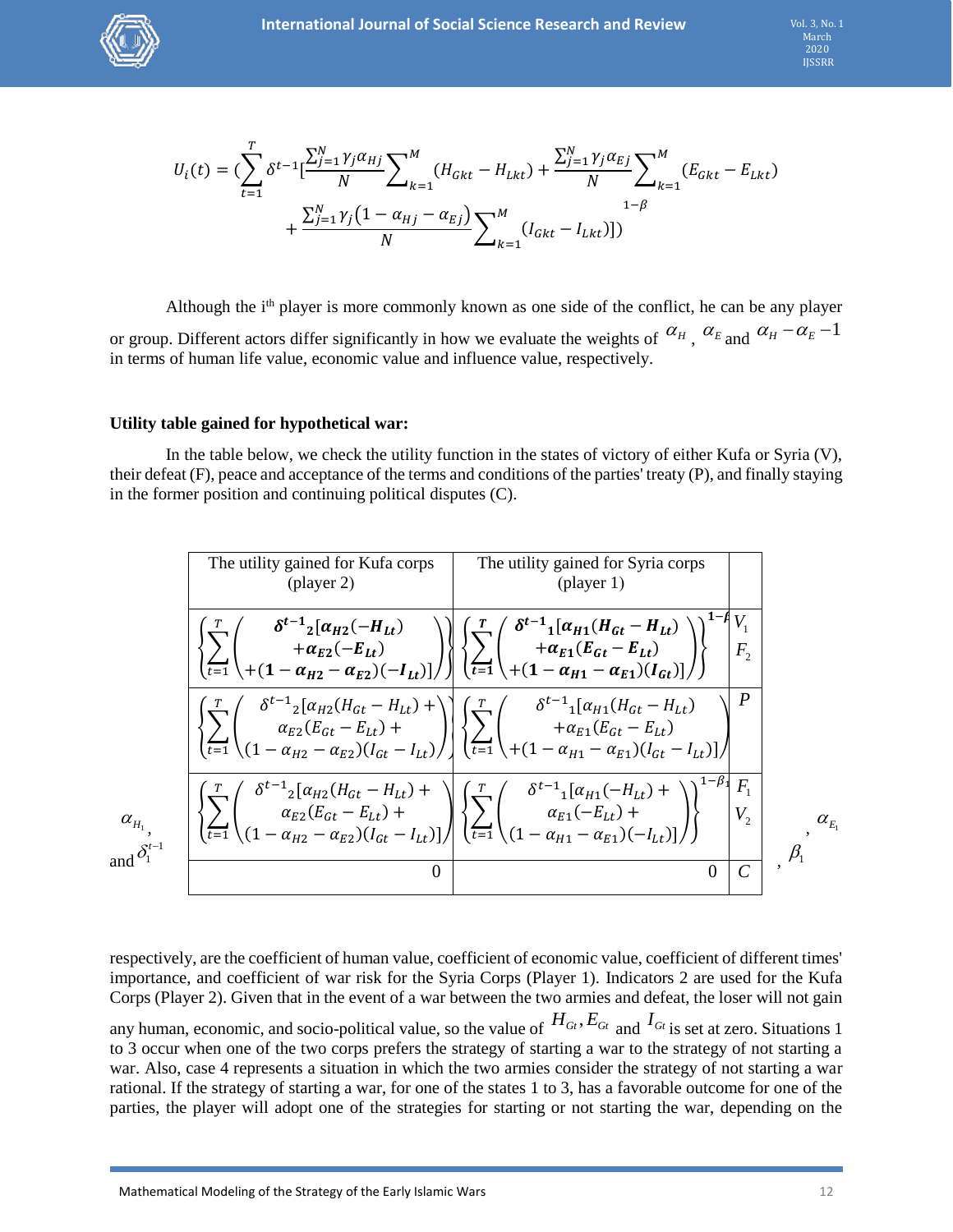

likelihood of that happening. These possibilities can determine the political positions of the players in the Islamic society of that time regarding their military power. We conclude from these states that if a player wants to avoid a war, he or she must try to keep the favorable value of starting the war for the opposite side in each of the 1 to 3 as negative, or keep the likelihood of negative favorability in the event of a war for the opposite side (the negative utility would be one of the states 1 to 3). It is also important to note that the end of a war can be terminated in a state of equilibrium that is a prelude to the start of the next war, or that one of the parties involved in the war reaches a level of negative desirability that justifies a new war for him.

#### *Conclusion*

The understanding of the system through the use of the mathematical tools that allow the description and analysis of the complex systems can help to deepen the knowledge of the structure, properties and dynamic behavior of the system. However, the collaboration with experienced mathematicians is required for analyses such as the choice of the proper numerical methods, and the selection of the valid simplifications of complicated models. This is the area where most of the typical modeling projects develop: the fertile interface among established disciplines such as cellular biology, biochemistry, genetics and mathematics, and others. In this task all parties are benefited from valuable insight from the interdisciplinary experience. Modeling implies the definition of the model's objectives, and the curation of the available information. It facilitates not only the finding of previously unsuspected areas of exploration, but the proposition of new questions that were not at all evident from the reductionist approach. The systematic practice of modeling in this context also naturally facilitates the fusion of scientific disciplines; this unifying tension is felt not only among biological specialties (e.g., biochemistry, cell biology, microbiology, and genetics) but also with other (seemingly) distant ones, as operational research, computer science and mathematical analysis.

The most important thing to do when modeling utility function is to estimate the benefits and losses resulted from starting and even continuing a war. What prevents the start of a war is called the cost of war, and what drives the opposition and its politicians toward war is the benefit of the war. So we should try to estimate the real costs and benefits. Therefore, it is necessary to estimate the costs and benefits of war in a scientific context. War involves the costs and benefits of human, economic, or other profits that will exist for the winner (loser) if he wins (loses). Estimating each of these points is essential to starting or continuing a particular war.

#### *References*

- Abu Mikhnaf Kufi, Lut ibn Yahya, 1417 AH. Waqaa al-Taf, Scholar and Editor: Muhammad Hadi Yousefi Gharavi, Third Edition, Islamic Publications Office, Qom.
- Balādhurī, 'Ahmad ibn Yahyā, 1996 A.D. Jamal min Ansab al-Ashraf, Inquiry: Soheil Zakar and Riyadh Zarkeli, *Dār* al-Fikr, Beirut.
- Berman, E., Shapiro, J.N. and Felter, J.H. 2011 A.D. "Can Hearts and Minds Be Bought the Economics of Counterinsurgency in Iraq", Journal of Political Economy, Vol. 119No. 4, pp. 766-819.
- B. O'neill. nd. "Game Theory Models of Peace and War"
- Guzzini, S. (2000). A Reconstruction of Constructivism in International Relations. European Journal of International Relations, 6(2), 147–182.
- Ibn Abi al-Hadid, nd. Description of Nahj al-Balāghah, research by Muhammad Abu al-Fazl Ibrahim, *Dār Īhyā al-Turāth al-'Arabī*, Beirut.